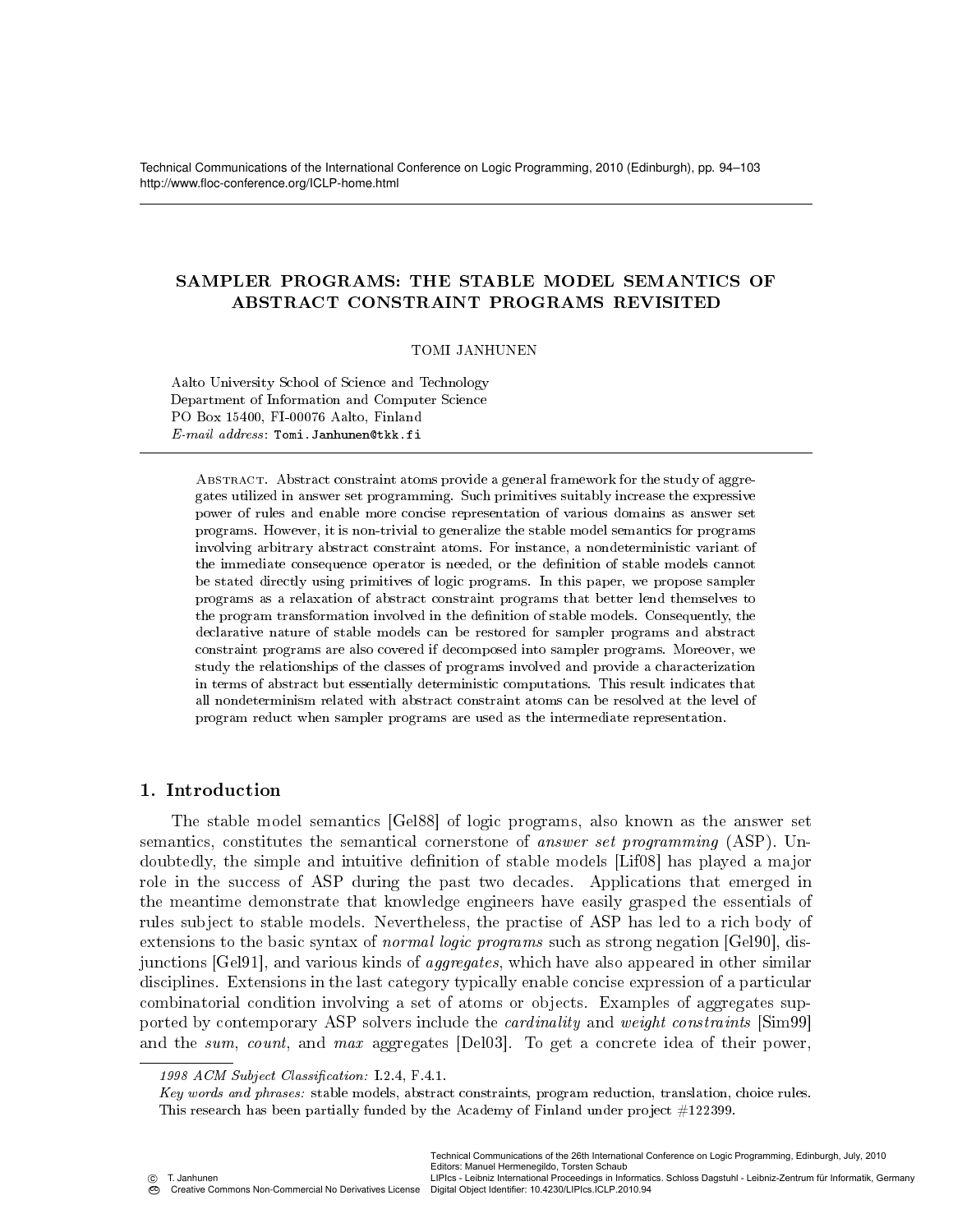consider a sum aggregate  $500 \le \text{sum}\{Y : \text{capacity}(X, Y) : \text{in}(X) : \text{disk}(X)\}\)$  formalizing the sufficiency of disk space selected for a particular PC configuration. Such an aggregate requires no updates when the number of disks for configuring PCs is changed.

The study of aggregates has recently lifted to the level of *abstract constraint atoms* which nicely capture a variety of important aggregates. However, it is non-trivial to generalize stable models for arbitrary abstract constraint atoms as witnessed by the number of proposals in this respect. Only the interpretation of special cases, viz. monotone [Mar08] and convex abstract constraints [Liu06], is unanimous. As regards the general case, abstract computations, i.e., sequences of interpretations associated with a program, have been proposed as a semantical basis  $[Liu10]$ . A key justification is that *persistent* deterministic computations essentially capture stable models of *normal logic programs*. This interconnection suggests an alternative way of defining the semantics of abstract constraint programs, but computations bring along nondeterminism and other degrees of freedom that pre-empt a conclusive semantical definition. Besides, the declarative nature of stable models is jeopardized because the outcome of a computation potentially depends on the entire sequence.

Our hypothesis is that abstract constraint programs lack a natural counterpart of the Gelfond-Lifschitz reduct [Gel88] which plays a key role in the definition of stable models. For instance, in case of a normal logic program  $P$ , a stable model  $M$  is defined as the least *model* of  $P^M$ , i.e., the program P reduced with respect to M. Attempts to generalize this idea for abstract constraint programs become intricate because the reduced program cannot be directly represented as an abstract constraint program. For instance, the representation proposed in [She07] requires new atoms and it effectively produces a positive normal program. Alternatively, propositional (default) logic has been used to formalize the reduct [She09a].

In this paper, we address the aforementioned deficiency related to reducts by proposing a completely new class of programs, viz. sampler programs. They form a relaxation of abstract constraint programs so that a reasonable notion of a reduct can be established within the class of sampler programs. This class of programs is introduced as follows. First, in Section 2, we recall a much simpler class of *choice logic programs* [Soi99] designed for modelling *product configurations*. The syntax is based on a slight extension of normal rules—enabling a straightforward generalization of stable models. Nevertheless, it provides us with insights into how stable models can be lifted to the case of sampler programs as carried out in Section 3. The relationship of sampler programs and choice logic programs is then explored in terms of translations in Section 4. The translations presented in this case indicate that choice logic programs and sampler programs are equally expressive [Jan06].

In the second part of this paper, we apply the theory developed for sampler programs to abstract constraint programs, which are first recalled in Section 5. The idea is to decompose abstract constraint atoms into sets of samplers systematically. In this way, we are able to define stable models in the context of abstract constraint programs in a traditional way [Gel88] using the notions of a program reduct and the least model. This aspect restores the declarative nature of stable models and makes our approach original due to its simplicity. The semantics obtained in this way coincides with the one proposed in [She07, She09a, She09b]. Moreover, motivated by the computation-based approach [Liu10], we propose a notion of *canonical computations* for abstract constraint programs in Section 6. The novelty is that all nondeterminism can be handled globally via the definition of stable models, and resorting to nondeterministic variants of the immediate consequence operator or *conditional* satisfaction [Son07b] can be avoided altogether. A comparison with related work is carried out in Section 7. Finally, we present our conclusions in Section 8.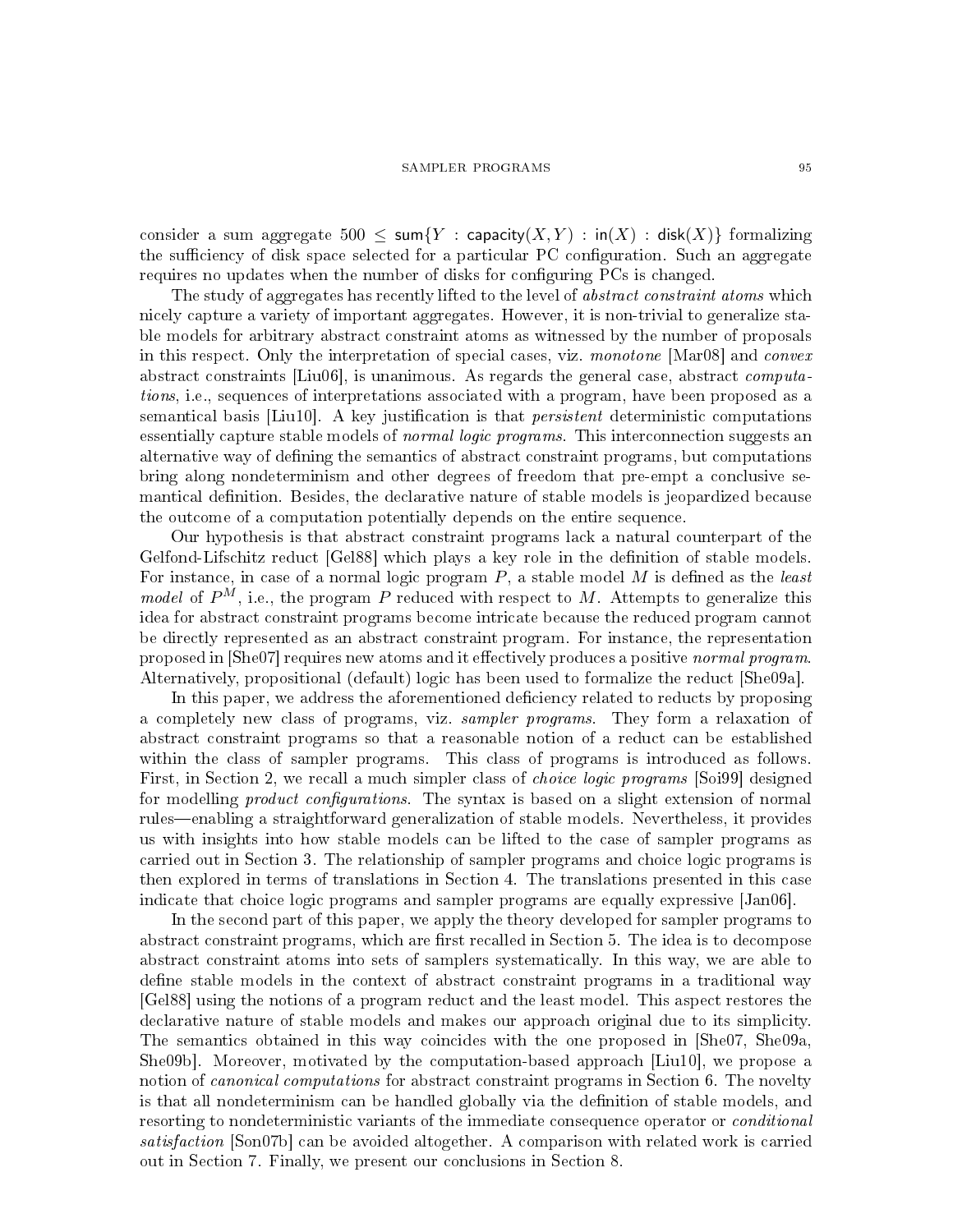# 2. Choice Logic Programs (CLPs)

In this section, we introduce the class of *choice logic programs* [Soi99] that suit well for nondeterministic specifications. A choice logic program (CLP)  $P$  is a set of *choice rules* 

$$
a_1 | \dots | a_l \leftarrow b_1, \dots, b_m, \sim c_1, \dots, \sim c_n \tag{2.1}
$$

where  $l \geq 0$ ,  $m \geq 0$ ,  $n \geq 0$ , and  $a_1, \ldots, a_l, b_1, \ldots, b_m$ , and  $c_1, \ldots, c_n$  are propositional atoms, or just atoms for short. A rule is normal, iff  $l = 1$ , and an integrity constraint (IC), iff  $l = 0$ . A fact is a normal rule with  $l = 1$ ,  $m = 0$ , and  $n = 0$ , and thus written briefly as  $a_1 \leftarrow$ .

The *signature* of a CLP P, denoted by  $At(P)$ , is the set of atoms appearing in its rules. An interpretation  $I \subseteq \text{At}(P)$  of P determines which atoms of  $\text{At}(P)$  are true  $(a \in I)$  and which false  $(a \notin I)$ . A positive literal b is satisfied in an interpretation, denoted  $I \models b$ , iff  $b \in I$ . A negative literal ∼c is satisfied in I, denoted  $I \models \sim c$ , iff  $c \notin I$ . A conjunction  $l_1, \ldots, l_n$  of literals is satisfied in I, denoted  $I \models l_1, \ldots, l_n$ , iff  $I \models l_1, \ldots,$  and  $I \models l_n$ . disjunction  $a_1 | \dots | a_l$  of atoms is satisfied in I, denoted  $I \models a_1 | \dots | a_l$ , iff  $I \models a_i$  holds for some  $i \in \{1, \ldots, l\}$ . A choice rule of the form  $(2.1)$  is satisfied in I iff  $I \models b_1, \ldots, b_m$ and  $I \models \sim c_1, \ldots, \sim c_n$  imply  $I \models a_1 \mid \ldots \mid a_l$ . An interpretation  $M \subseteq \text{At}(P)$  for a CLP P is called a model of P, denoted by  $M \models P$ , iff every choice rule (2.1) of P is satisfied by M.

**Definition 2.1** (Reduct [Soi99]). The reduct  $P^M$  of a CLP P with respect to an interpretation  $M \subseteq \text{At}(P)$  contains a positive rule  $a \leftarrow b_1, \ldots, b_m$  for each choice rule (2.1) such that (i)  $a \in \{a_1, \ldots, a_l\}$ , (ii)  $M \models a$ , and (iii)  $M \models \sim c_1, \ldots, \sim c_n$ .

The reduced program  $P^M$  is a *positive* normal program having rules of the form  $a \leftarrow$  $b_1, \ldots, b_m$  where  $m \geq 0$ . Such a program P has a unique  $\subseteq$ -minimal model, also known as the least model of  $P$  hereafter denoted by  $LM(P)$ . Stable models are defined as follows.

**Definition 2.2** (Stable Model [Soi99]). An interpretation  $M \subseteq \text{At}(P)$  is a stable model of a CLP P iff  $M \models P$  and  $M = LM(P^M)$ . The set of stable models of P is denoted by  $SM(P)$ .

This definition coincides with [Gel88] when  $l = 1$  for every rule (2.1). Moreover, any ICs contained in  $P$  do not contribute to  $P^M$  and their satisfaction is enforced by the condition  $M \models P$  above. In fact, this condition implies  $M \models P^M$ , and thus also  $LM(P^M) \subseteq M$ , but the converse does not hold in general. Consider, e.g., the CLP  $P = \{ \leftarrow b, \sim c \}$  and  $M = \{b\}$ .

**Example 2.3.** We note that  $P = \{a \mid b \mid c \leftarrow \neg d\}$  has seven stable models  $\{a\}, \{b\}, \{c\},\$  ${a, b}, {a, c}, {b, c}, {a, b, c}.$  To verify the last but one model, i.e.,  $M = {b, c}$ , we observe that  $M \models P$  and  $P^M = \{b \leftarrow; c \leftarrow\}^1$  so that  $LM(P^M) = \{b, c\}$  coincides with M.

Let us stress that a *choice rule*  $\{a_1, \ldots, a_l\} \leftarrow b_1, \ldots, b_m, \sim c_1, \ldots, \sim c_n$  in the style of smodels [Sim02] can be captured with  $a_1 | \dots | a_l | e \leftarrow b_1, \dots, b_m, \sim c_1, \dots, \sim c_n$  and  $e \leftarrow b$ .

### 3. Sampler Programs (SPs)

Our next objective is to develop the theory of sampling atoms, or samplers for short, and to propose a completely new class of logic programs based on them.

**Definition 3.1** (Sampler). A sampling atom, or a sampler for short,  $\pi$  is a triple  $\langle D, L, G \rangle$ where the domain  $\pi_{\mathbf{D}} = D$  of  $\pi$  is a finite set of atoms and  $L \subseteq G \subseteq D$ . The sets L and G are the least and the greatest satisfier of  $\pi$ , also denoted by  $\pi_{\mathbf{L}}$  and  $\pi_{\mathbf{G}}$ , respectively.

<sup>&</sup>lt;sup>1</sup>For clarity, semicolons are used to separate rules in programs.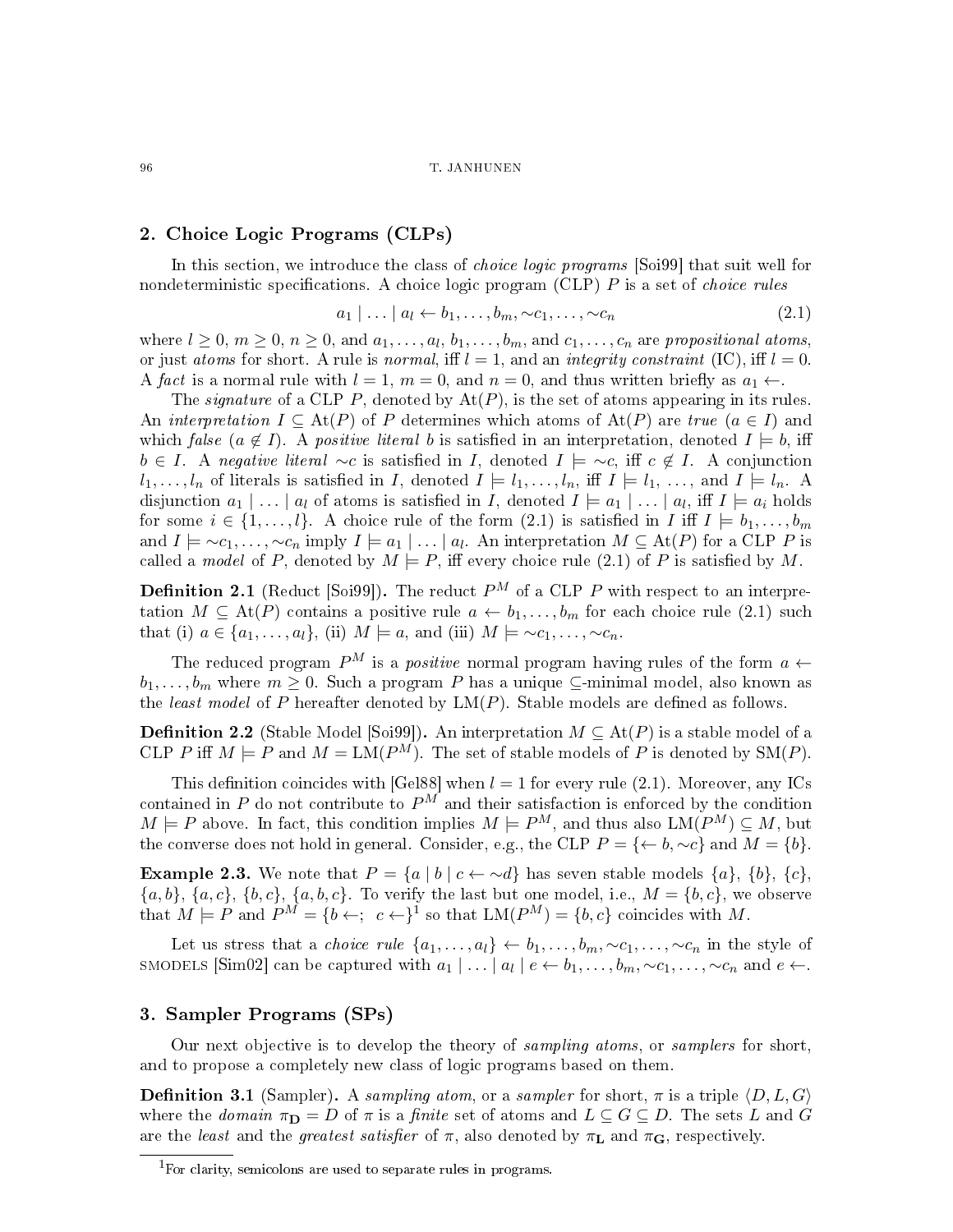#### SAMPLER PROGRAMS 97

The basic intuition behind a sampler  $\pi$  is that it provides a compact representation for the set of literals  $\{a \mid a \in \pi_L\} \cup \{\sim a \mid a \in \pi_D \setminus \pi_G\}$ . Therefore, we define that  $\pi$  is *satisfied* in an interpretation I, denoted by  $I \models \pi$ , iff  $\pi_{\mathbf{L}} \subseteq I \cap \pi_{\mathbf{D}} \subseteq \pi_{\mathbf{G}}$ . This definition justifies the name of the new primitive: the projection of I with respect to  $\pi_{\mathbf{D}}$  can be viewed as a *sample* of the interpretation I. In order to satisfy  $\pi$ , the sample must be in the range determined by  $\pi_{\mathbf{L}}$  and  $\pi_{\mathbf{G}}$ , i.e., a superset of  $\pi_{\mathbf{L}}$  and a subset of  $\pi_{\mathbf{G}}$ . The set of *satisfiers* of a sampler  $\pi$ , denoted  $\pi_S$ , is  $\{S \subseteq \pi_D \mid \pi_L \subseteq S \subseteq \pi_G\}$ . A sampler  $\pi$  is called *exact*, if  $\pi_L = \pi_G$ , and then abbreviated as a pair  $\langle D, S \rangle$  where  $S = L = G$ . Thus positive and negative literals based on an atom a are captured by *primitive* exact samplers of the forms  $\langle {a}, {a} \rangle$  and  $\langle {a}, \emptyset \rangle$ .

We assign a *disjunctive* interpretation to any set of samplers  $\Pi = {\pi_1, \ldots, \pi_k}$ , i.e.,  $I \models \Pi$  iff  $I \models \pi_j$  for some  $1 \leq j \leq k$ . A sampler program (SP) P is a set of sampling rules of the form  $\Pi \leftarrow \Pi_1, \ldots, \Pi_n$  where  $\Pi$  and each  $\Pi_i$  with  $1 \leq i \leq n$  is such a set. In this notation, a singleton  $\{\pi\}$  can be abbreviated by  $\pi$  whereas primitive exact samplers  $\{\{a\}, \{a\}\}\$  and  $\langle \{a\}, \emptyset \rangle$  are abbreviated by a and ∼a, respectively. The set of head samplers that appear in some rule head  $\Pi$  of  $P$  is denoted by HeadS( $P$ ). Likewise, we define the set BodySS( $P$ ) of sampler sets  $\Pi$  that occur in the rule bodies of P. A sampling rule  $\Pi \leftarrow \Pi_1, \ldots, \Pi_n$  is satisfied in an interpretation I iff  $I \models \Pi_1, \ldots, I \models \Pi_n$  imply  $I \models \Pi$ . Intuitively speaking, the body conditions  $\Pi_1, \ldots, \Pi_n$  correspond to sets of samples taken of I. If at least one sample in each set  $\Pi_i$  produces the expected outcome, the same must hold for the head  $\Pi$ .

**Example 3.2.** Consider an infinite SP P having rules  $\{p_0, q_0\} \leftarrow$  and  $\{p_{i+1}, q_{i+1}\} \leftarrow \{p_i, q_i\}$ for all  $i \geq 0$ . Here each atom a denotes a primitive exact sampler  $\langle \{a\}, \{a\}\rangle$ . The latter rules correspond to choice rules  $p_{i+1}|q_{i+1} \leftarrow p_i$  and  $p_{i+1}|q_{i+1} \leftarrow q_i$  for each  $i \geq 0$ . Thus the "alternating" interpretation  $M = \{p_0, q_1, p_2, q_3, \ldots\}$  is a model of P among others.

**Definition 3.3** (Reduct). For an SP P and an interpretation  $M \subseteq \text{At}(P)$ , the reduct of

- (1) a sampler  $\pi = \langle D, L, G \rangle$ , denoted  $\pi^M$ , is the sampler  $\langle G, L, G \rangle$ , if  $M \models \pi$ ,
- (2) a set  $\Pi$  of samplers, denoted  $\Pi^M$ , is the sampler set  $\{\pi^M \mid \pi \in \Pi \text{ and } M \models \pi\}$ , and
- (3) a sampler program P, denoted by  $P^M$ , contains for all  $\Pi \leftarrow \Pi_1, \ldots, \Pi_n \in P$  such that  $M \models \Pi_1, \ldots, M \models \Pi_n$ , and for all  $\pi \in \Pi$  such that  $M \models \pi$ , a reduced sampling rule  $\langle S, S \rangle \leftarrow \Pi_1^M, \ldots, \Pi_n^M$  where the exact satisfier  $S = M \cap \pi_G$  belongs to  $\pi_S$ .

The goal of the definition of  $\pi^M$  is to partially evaluate negative default literals in  $L =$  ${\sim}a \mid a \in D \setminus G$  with respect to  $M \models \pi$ . For the same reason, we also have  $\pi_L \subseteq S \subseteq \pi_G$ for the satisfier S in the last item. Thus  $M \models P$  implies  $M \models P^M$ . The rules of a reduced SP  $P^M$  are all *positive* in the following sense: their heads comprise of *single* sampling atoms π satisfying  $\pi_{\mathbf{D}} = \pi_{\mathbf{L}} = \pi_{\mathbf{G}}$  and their bodies involve only sampling atoms  $\pi$  with  $\pi_{\mathbf{D}} = \pi_{\mathbf{G}}$ . Positive SPs share a number of properties with their counterparts amongst normal programs.

**Proposition 3.4** (Properties of Positive SPs). Let P and Q be two positive SPs.

- (1) If  $M_1 \models P$  and  $M_2 \models P$  are two models of P, then also  $M_1 \cap M_2 \models P$ .
- (2) The program P has a unique  $\subseteq$ -minimal model, i.e., the least model LM(P) of P which coincides with  $\bigcap \{M \subseteq \text{At}(P) \mid M \models P\}.$
- (3) The least model  $LM(P)$  is the least fixed point lfp( $\mathbf{T}_P$ ) of the immediate consequence operator  $\mathbf{T}_P$  defined for any  $I \subseteq \text{At}(P)$  by  $\mathbf{T}_P(I) =$

 $\bigcup \{S \mid \pi \leftarrow \Pi_1, \ldots, \Pi_n \in P, \pi_{\mathbf{S}} = \{S\}, \text{ and } I \models \Pi_1, \ldots, I \models \Pi_n\}.$ 

**Example 3.5.** Consider a positive SP P with one sampling rule  $\{\{a\}, \{a\}\}\n\leftarrow \{\{a\}, \emptyset, \{a\}\n\}$ . The interpretation  $M_1 = \emptyset$  is not a model of P but  $M_2 = \{a\}$  is the least one.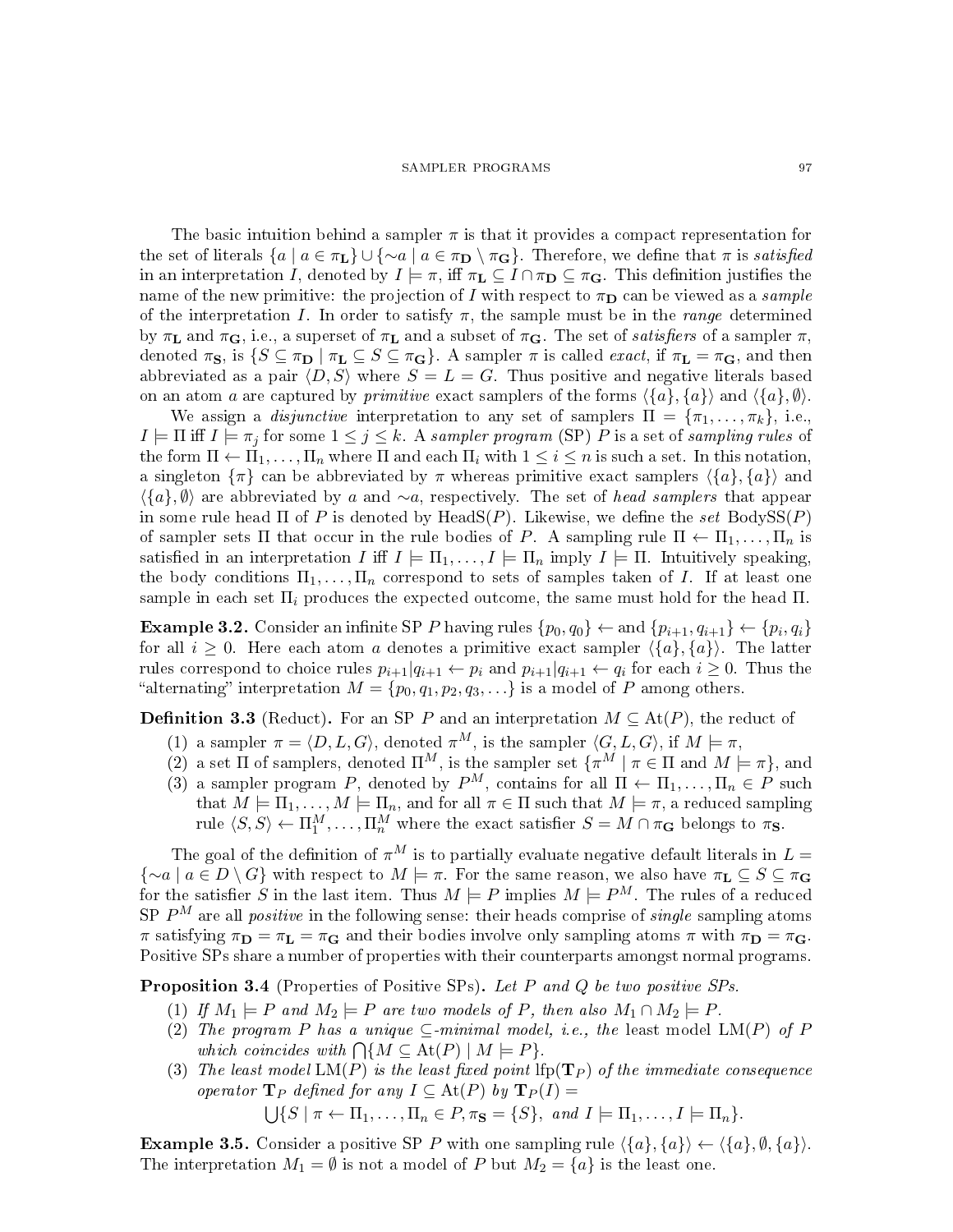#### 98 T. JANHUNEN

We conclude that SPs provide a reasonable generalization of normal programs and CLPs. Accordingly, the definition of stable models (Definition  $2.2$ ) is applicable to SPs as such.

**Example 3.6.** For the sampler program  $P$  and interpretation  $M$  from Example 3.2, the reduct  $P^M$  is the positive SP  $\{p_0 \leftarrow; q_1 \leftarrow p_0; p_2 \leftarrow q_1; q_3 \leftarrow p_2; \ldots\}$ . Thus M is stable as  $M \models P$  and  $\text{LM}(P^M) = M$ . In Example 3.5,  $M_2 = \{a\}$  is uniquely stable as  $P^{M_2} = P$ .

### 4. Relationship of CLPs and SPs

Let us begin by explaining how choice programs can be viewed as a special case of sampler programs. In this respect, we can fully exploit the conciseness of samplers and abbreviations introduced so far. A choice rule  $r$  of the form  $(2.1)$  can be rewritten as

$$
\text{Tr}_{\text{SP}}(r) = \{a_1, \dots, a_l\} \leftarrow \langle \{b_1, \dots, b_m\}, \{b_1, \dots, b_m\} \rangle, \langle \{c_1, \dots, c_n\}, \emptyset \rangle. \tag{4.1}
$$

In particular, the head of (4.1) is a shorthand for  $\{\langle \{a_1\}, \{a_1\} \rangle, \ldots, \langle \{a_l\}, \{a_l\} \rangle\}$  by the notational conventions introduced above—not to be confused with the head of an SMODELS choice rule. The correctness of the program level transformation  $\text{Tr}_{\text{SP}}(P) = \bigcup_{r \in P} \text{Tr}_{\text{SP}}(r)$ is formulated below. We omit the proof of this and subsequent theorems for space reasons.

**Theorem 4.1** (Correctness of Tr<sub>SP</sub>). For any CLP P,  $\text{SM}(P) = \text{SM}(\text{Tr}_{\text{SP}}(P)).$ 

Transforming SPs into CLPs is of equal interest. Due to the disjunctive interpretation of sets of sampling atoms, a set of choice rules is required to represent a sampling rule  $r = \Pi \leftarrow \Pi_1, \dots, \Pi_n$  in general. The length of the resulting CLP, denoted by  $\text{Tr}_{CLP}(r)$  in the sequel, can be kept polynomial with respect to  $||r||$  using new atoms.

**Definition 4.2.** A sampling rule  $\Pi \leftarrow \Pi_1, \ldots, \Pi_n$  with  $\Pi = {\pi_1, \ldots, \pi_l}$  is translated into

- (1) a normal rule  $s_i \leftarrow \pi_L, \sim (\pi_D \setminus \pi_G)$  for each  $\pi \in \Pi_i$ ;
- (2) a choice rule  $h_1 | \dots | h_l \leftarrow s_1, \dots, s_n;$
- (3) for each  $\pi_i \in \Pi$ , an integrity constraint  $\leftarrow (\pi_i)_{\mathbf{L}}, s_1, \ldots, s_n, \sim h_i, \sim ((\pi_i)_{\mathbf{D}} \setminus (\pi_i)_{\mathbf{G}});$
- (4) a normal rule  $a \leftarrow h_i$  for each  $\pi_i \in \Pi$  and  $a \in (\pi_i)_{\mathbf{L}}$ ;
- (5) a choice rule  $c_1 | \ldots | c_k | e \leftarrow h_i \text{ with } \{c_1, \ldots, c_k\} = (\pi_i)_{\mathbf{G}} \setminus (\pi_i)_{\mathbf{L}} \text{ for each } \pi_i \in \Pi;$
- (6) and an integrity constraint  $\leftarrow h_i$ , b for each  $\pi_i \in \Pi$  and  $b \in (\pi_i)_{\mathbf{D}} \setminus (\pi_i)_{\mathbf{G}}$ .

In the above,  $h_1, \ldots, h_l$  and  $s_1, \ldots, s_n$  are new atoms corresponding to samplers  $\pi_1, \ldots, \pi_l$ in the head  $\Pi$  and the sets  $\Pi_1, \ldots, \Pi_n$  in the body, respectively. The atom e in (5) is new.

The rules of Item 1 evaluate sampler sets  $\Pi_1, \ldots, \Pi_n$  in the body. The rule of Item 2 is a skeleton of the original sampling rule. The application of head samplers is enforced by the integrity constraints of Item  $3$  (cf. Definition  $3.3$ ). The rules in Items  $4-6$  enforce the satisfaction of a single head sampler  $\pi_i \in \Pi$  once applied. The translation of an entire SP P is  $\text{Tr}_{\text{CLP}}(P) = (\bigcup_{r \in P} \text{Tr}_{\text{CLP}}(r)) \cup \{e \leftarrow\}$ . To formulate the correctness of  $\text{Tr}_{\text{CLP}}$ , we need to map any interpretation  $M \subseteq \text{At}(P)$  to an interpretation  $\text{Ext}_P(M) \subseteq \text{At}(\text{Tr}_{CLP}(P))$  which includes (i) M as such, (ii) the atom s associated with  $\Pi \in \text{BodySS}(P)$  iff  $M \models \Pi$ , (iii) the atom h associated with  $\pi \in \text{HeadS}(P)$  iff  $M \models \pi$  and  $M \models \Pi_1, \ldots, M \models \Pi_n$ , and (iv) e.

**Theorem 4.3** (Faithfulness of Tr<sub>CLP</sub>). Let P be any SP and  $\text{Tr}_{CLP}(P)$  its translation into a CLP. (i) If  $M \in SM(P)$ , then  $N = \text{Ext}_P(M) \in SM(\text{Tr}_{CLP}(P))$ . (ii) If  $N \in SM(\text{Tr}_{CLP}(P))$ , then its projection  $M = N \cap \text{At}(P)$  belongs to  $\text{SM}(P)$  and  $N = \text{Ext}_P(M)$ .

Due to new atoms, any SP P and  $\text{Tr}_{CLP}(P)$  are *visibly equivalent* [Jan06] but not *strongly* equivalent [Lif01]. To conclude, SPs may provide more compact representations than CLPs.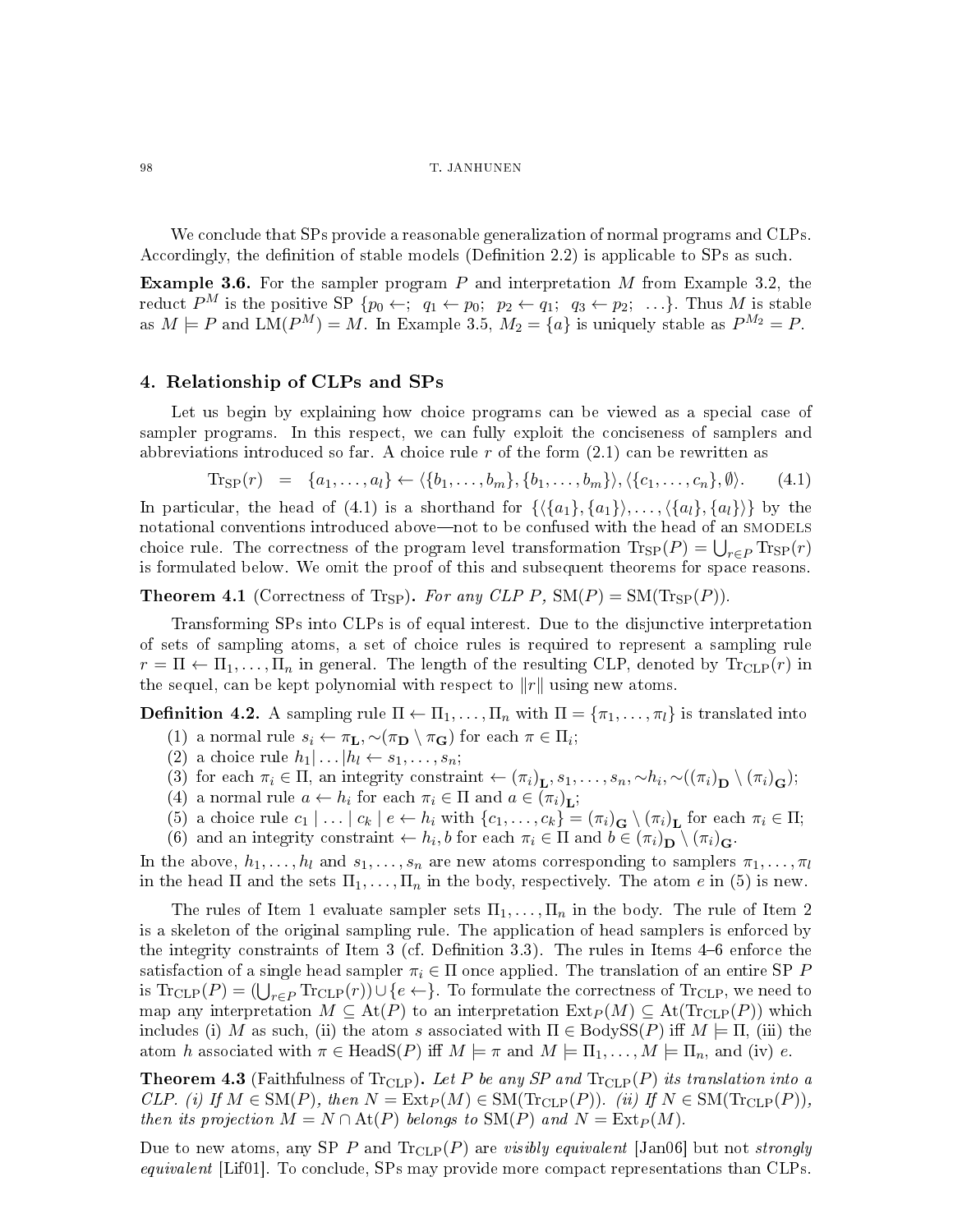# 5. Abstract Constraint Programs (ACPs)

The objective of this section is to show how SPs can be exploited to define the semantics of abstract constraint programs in the general case [Bla08]. Our strategy is to extend the stable model semantics by decomposing *abstract constraint atoms* into sets of samplers.

**Definition 5.1.** An abstract constraint atom  $\pi$ , or an *ac-atom* for short, has the form  $\langle D, \{S_1, \ldots, S_k\}\rangle$  where the domain  $\pi_{\mathbf{D}} = D$  is a finite set propositional atoms and each set  $S_j \subseteq D$  where  $1 \leq j \leq k$  is a satisfier in the set  $\pi_{\mathbf{S}} = \{S_1, \ldots, S_k\}$  of satisfiers.

The idea is that an interpretation M satisfies an abstract constraint atom  $\pi$  iff the projection  $M \cap \pi_{\mathbf{D}} \in \pi_{\mathbf{S}}$ . An abstract constraint program (ACP) consists of rules of the form  $\pi \leftarrow \pi_1, \ldots, \pi_n$  where  $\pi$  and each  $\pi_i$  is an abstract constraint atom. Certain subclasses have been identified: An ac-atom is monotone [Mar08] iff  $S_1 \in \pi_S$  and  $S_1 \subseteq S_2 \subseteq \pi_D$  imply  $S_2 \in \pi_S$ . Furthermore, an ac-atom is *convex* [Liu06] iff  $S_1 \in \pi_S$ ,  $S_1 \subseteq S_2 \subseteq S_3$ , and  $S_3 \in \pi_S$ imply  $S_2 \in \pi_S$ . The rules of monotone ACPs and convex ACPs solely consist of monotone and convex ac-atoms, respectively. It is clear that monotone ACPs specialize convex ones.

We are now ready to address the semantics of ACPs from the perspective of SPs. Consider two samplers  $\pi$  and  $\pi'$  such that  $\pi_{\mathbf{D}} = (\pi')_{\mathbf{D}}$ . We say that  $\pi$  extends  $\pi'$  iff  $(\pi')_{\mathbf{S}} \subseteq \pi_{\mathbf{S}}$ , i.e.,  $\pi_{\mathbf{L}} \subseteq (\pi')_{\mathbf{L}}$  and  $(\pi')_{\mathbf{G}} \subseteq \pi_{\mathbf{G}}$ . Intuitively speaking, the range of  $\pi$  is greater than or equal to that of  $\pi'$ , denoted  $\pi' \leq \pi$ . Samplers which are  $\leq$ -maximal provide a basis for the decomposition of ac-atoms and they also guarantee the uniqueness of decompositions.

**Definition 5.2** (Decomposition). An ac-atom  $\pi = \langle D, \{S_1, \ldots, S_k\}\rangle$  is decomposed into a set of samplers  $DS(\pi) = {\pi_1, \ldots, \pi_m}$  such that  ${(\pi_j)}_\mathbf{D} = D, (\pi_j)_\mathbf{L} \in \pi_{\mathbf{S}}, \text{ and } {(\pi_j)}_\mathbf{G} \in \pi_{\mathbf{S}}$  for each  $1 \leq j \leq m$ ,  $\bigcup_{i=1}^{m} (\pi_j)_{\mathbf{S}} = \pi_{\mathbf{S}}$ , and each  $\pi_j \in \widetilde{DS}(\pi)$  is  $\leq$ -maximal within  $\widetilde{DS}(\pi)$ .

We observe that  $1 \leq m \leq k$  holds for the cardinality m of  $DS(\pi)$ . If  $m = 1$ , then  $k = 2^{|G \setminus L|}$ , which shows that  $DS(\pi)$  can provide exponentially more succinct representation of  $\pi$ . If  $m = k$ , then each  $S_i$ ,  $1 \leq i \leq k$ , corresponds to an exact sampler  $\langle D, S_i \rangle$  of its own. The decomposition of ac-atoms preserves satisfaction under classical semantics, i.e.,  $I \models \pi$ iff  $I \models DS(\pi)$  holds for any ac-atom  $\pi$  and any interpretation I of  $\pi$ . If an ac-atom  $\pi$  is monotone, then  $DS(\pi)$  includes a sampler  $\pi' = \langle D, S_i, D \rangle$  for the domain  $D = \pi_{\mathbf{D}}$  and each  $\subseteq$ -minimal satisfier  $S_i \in \pi_S$ . Thus we obtain  $DS(\langle \{a\}, \{\emptyset, \{a\}\}\rangle) = {\langle \{a\}, \emptyset, \{a\}\rangle}.$  On the other hand, if  $\pi$  is convex, then  $DS(\pi)$  contains a sampler  $\pi' = \langle D, S_i, S_j \rangle$  for each pair of a ⊆-minimal satisfier  $S_i \in \pi_S$  and a ⊆-maximal satisfier  $S_j \in \pi_S$  such that  $S_i \subseteq S_j$ . Note that for monotone ac-atoms  $\pi$ , the domain  $D = \pi_D$  is the unique  $\subseteq$ -maximal element in  $\pi_S$ .

As regards a rule  $\pi_0 \leftarrow \pi_1, \ldots, \pi_n$  involving ac-atoms, it can be modularly decomposed into a sampling rule  $DS(\pi_0) \leftarrow DS(\pi_1), \ldots, DS(\pi_n)$ . The respective decomposition of an entire ACP P is denoted by  $DS(P)$ . Stable models generalize for ACPs via Definition 2.2.

**Definition 5.3** (Stable Models of ACPs). Given an ACP P, an interpretation  $M \subseteq \text{At}(P)$ of P is a stable model of P iff  $M \models P$  and  $M = LM(DS(P)^M)$ .

The reduct  $DS(P)^M$  is a positive SP for which the least model is well-defined according to Proposition 3.4. In addition, the condition  $M \models P$  is equivalent to  $M \models \text{DS}(P)$  as classical models are preserved by decomposition. Hence we have  $SM(P) = SM(DS(P))$  for any ACP  $\overline{P}$  in general. It is also possible to combine Definitions 2.1 and 3.3 in order to generalize the Gelfond-Lifschitz reduct for ACPs. For an entire ACP P, we can define  $P^M$  as  $DS(P)^M$  so that Definition 2.2 becomes directly applicable to ACPs. For an individual rule  $\pi_0 \leftarrow \pi_1, \ldots, \pi_n \in P$  such that  $M \models \pi_1, \ldots, M \models \pi_n$  and  $M \models \pi_0$  under the assumption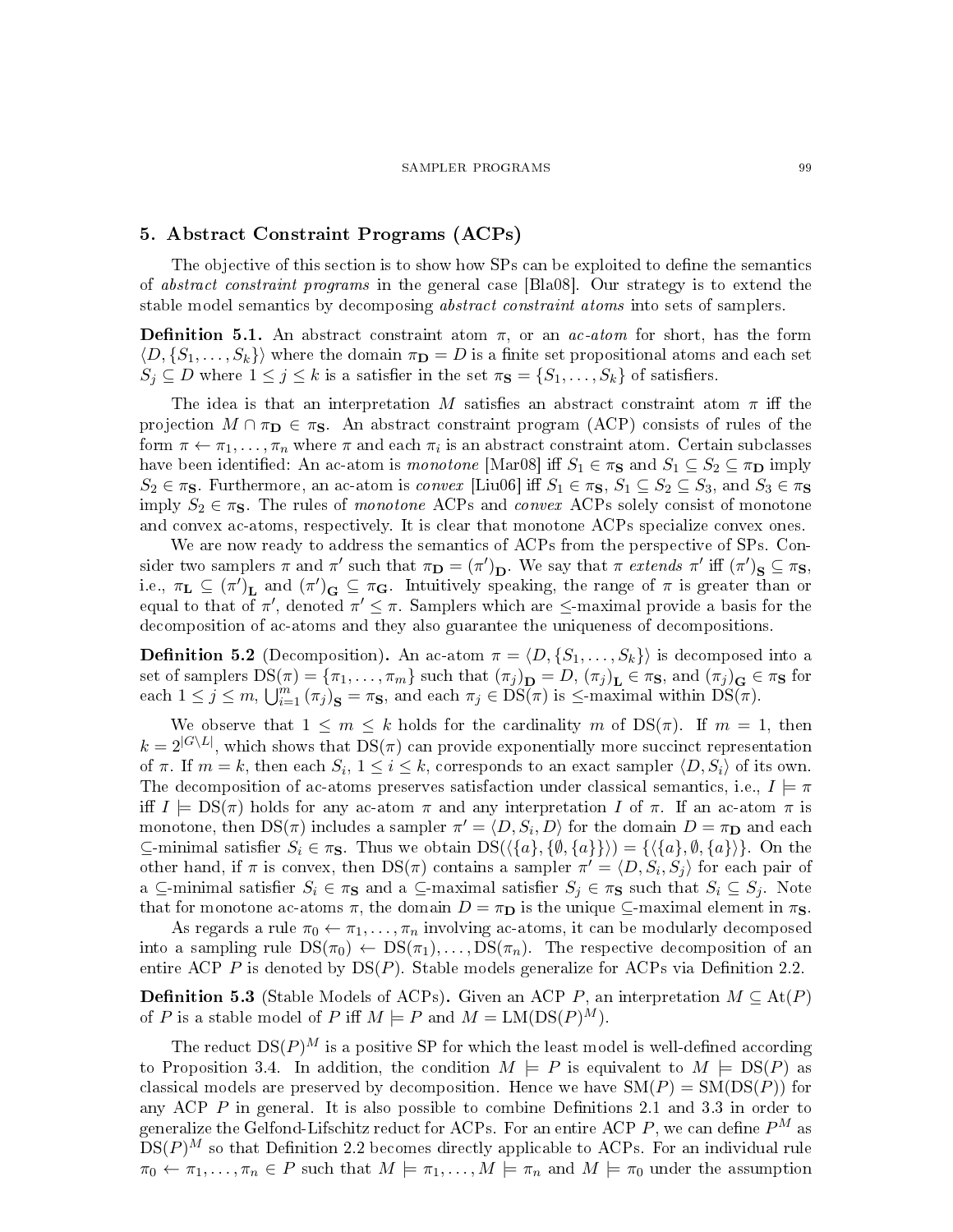### 100 T. JANHUNEN

that  $M \models P$ , the reduct  $DS(P)^M$  contains a reduced rule  $\langle S, S \rangle \leftarrow DS(\pi_1)^M, \ldots, DS(\pi_n)^M$ with  $S = M \cap \pi_{\mathbf{G}}$  for every  $\leq$ -maximal sampler  $\pi \in DS(\pi_0)$  such that  $M \models \pi$ . When the reduction takes place, an ac-atom  $\pi_i$  is mapped into  $DS(\pi_i)^M$  which is not generally representable as an ac-atom due to fixed domains. A convex ACP is illustrated below.

Example 5.4. Consider an ACP P with the following rules:

 $\langle \{a\}, \{\emptyset, \{a\}\}\rangle \leftarrow; \langle \{b\}, \{\emptyset, \{b\}\}\rangle \leftarrow; \langle \{c\}, \{\emptyset, \{c\}\}\rangle \leftarrow;$  $\langle \emptyset, \emptyset \rangle \leftarrow \langle \{a, b, c\}, \{\{a\}, \{b\}, \{c\}, \{a, b\}, \{a, c\}, \{b, c\}\}\rangle.$ 

The first monotone rule expresses the free choice of a and it decomposes into  $\langle \{a\}, \emptyset, \{a\}\rangle \leftarrow$ . The rules for b and c are analogous. The last rule captures a *cardinality constraint* [Sim99]  $\leftarrow$  1{a, b, c}2 with a convex ac-atom. If decomposed, 6 samplers  $\langle \{a, b, c\}, L, G \rangle$  where  $L \subseteq$  $G, L \in \{\{a\}, \{b\}, \{c\}\}\$ and  $G \in \{\{a, b\}, \{a, c\}, \{b, c\}\}\$ result. The models of  $P$  are  $M_1 = \emptyset$ and  $M_2 = \{a, b, c\}$ . For  $M_1$ , we obtain only  $\langle \emptyset, \emptyset \rangle \leftarrow$  to  $P^{M_1}$  so that  $M_1 \in SM(P)$ . The reduct  $P^{M_2}$  contains rules  $\langle \{a\}, \{a\} \rangle \leftarrow$ ,  $\langle \{b\}, \{b\} \rangle \leftarrow$ , and  $\langle \{c\}, \{c\} \rangle \leftarrow$ . Thus  $M_2 \in SM(P)$ .

# 6. Characterization Based on Computations

The stable models of ACPs have been characterized in terms of *abstract computations*, e.g., in the monotone case [Mar08, Liu06]. In what follows, we review the definition of computations for arbitrary ACPs [Liu10] but using ordinals as indices. Given an interpretation  $I \subseteq \text{At}(P)$  of an ACP P, the set  $P(I)$  of supporting rules of P is  ${\lbrace \pi \leftarrow \pi_1, ..., \pi_n \in P \mid I \models \pi_1, ..., I \models \pi_n \rbrace}$ . Moreover, the set  $HAt(P)$  of head atoms of P is  $\bigcup \{\pi_{\bf D} \mid \pi \leftarrow \pi_1, \ldots, \pi_n \in P\}$ . Computations associated with P are sequences of interpretations  $\langle I_{\alpha} \rangle$  indexed by ordinals  $\alpha$ . Their properties are formalized using a nondeterministic immediate consequence operator  $\mathbf{T}_P^{\mathrm{nd}}$  that assigns to any interpretation  $I \subseteq \mathrm{At}(P)$  a set of interpretations  $J \subseteq \text{HA}(P(I))$  such that  $J \models \text{Heads}(P(I))$  where  $\text{Heads}(P(I))$  is the set of heads of the rules in  $P(I)$ . Persistent computations  $\langle I_{\alpha} \rangle$  meet the following criteria [Liu10]:

- (R) Revision: For every ordinal  $\alpha$ , the interpretation  $I_{\alpha+1}$  is grounded in  $I_{\alpha}$  and P, i.e.,  $I_{\alpha+1} \in {\bf T}_Q^{\rm nd}(I_\alpha)$  for some program  $Q \subseteq P(I_\alpha)$ .
- (P) Persistence of beliefs: The sequence  $\langle I_{\alpha} \rangle$  starts from  $I_0 = \emptyset$  and it is monotonically increasing, i.e.,  $I_\alpha \subseteq I_{\alpha+1}$  for all ordinals  $\alpha$ , and  $I_\beta = \bigcup_{\alpha < \beta} I_\alpha$  for *limit* ordinals  $\beta$ .
- (C) Convergence: The limit  $I_{\infty}$  that defines the result of the computation  $\langle I_{\alpha} \rangle$  is a supported model of P, i.e., it satisfies the fixed-point condition  $I_{\infty} \in \mathbf{T}_{P}^{\text{nd}}(I_{\infty})$ .
- (Pr) Persistence of reasons: There is a sequence  $\langle P_{\alpha} \rangle$  of programs such that for all ordinals  $\alpha$ , the program  $P_{\alpha} \subseteq P(I_{\alpha})$ ,  $P_{\alpha} \subseteq P_{\alpha+1}$ , and  $I_{\alpha+1} \in \mathbf{T}_{P_{\alpha}}^{\mathrm{nd}}(I_{\alpha})$ .

Item (**P**) and Knaster-Tarski lemma guarantee that the limit  $I_\infty=\bigcup_\alpha I_\alpha$  exists. It is defined as a stable model of P in  $[Liu10]$ . Definition 5.3 leads to another class of computations.

**Definition 6.1** (Canonical Computations for ACPs). Given an ACP P and an interpretation  $M \subseteq \text{At}(P)$ , the canonical M-computation for P is a sequence  $\langle I_{\alpha} \rangle$  such that (i)  $I_0 = \emptyset$ , (ii)  $I_{\alpha+1} = \mathbf{T}_{DS(P)^M}(I_\alpha)$  for each ordinal  $\alpha$ , and (iii)  $I_\beta = \bigcup_{\alpha < \beta} I_\alpha$  for limit ordinals  $\beta$ .

The operator  $\mathbf{T}_{DS(P)^M}$  is monotone and compact since the rules of  $DS(P)^M$  have the form  $\langle S, S \rangle \leftarrow \text{DS}(\pi_1)^M, \dots, \text{DS}(\pi_n)^M$  and the samplers involved have finite domains. Thus, given a canonical M-computation  $\langle I_{\alpha} \rangle$  for an ACP P and  $M \subseteq \text{At}(P)$ , we know that (i)  $\langle I_{\alpha} \rangle$ is monotonically increasing, (ii) the limit  $I_{\omega} = \text{Ifp}(\mathbf{T}_{DS(P)^M})$ , and (iii)  $I_{\omega} = \mathbf{T}_{DS(P)^M}(I_{\omega})$ .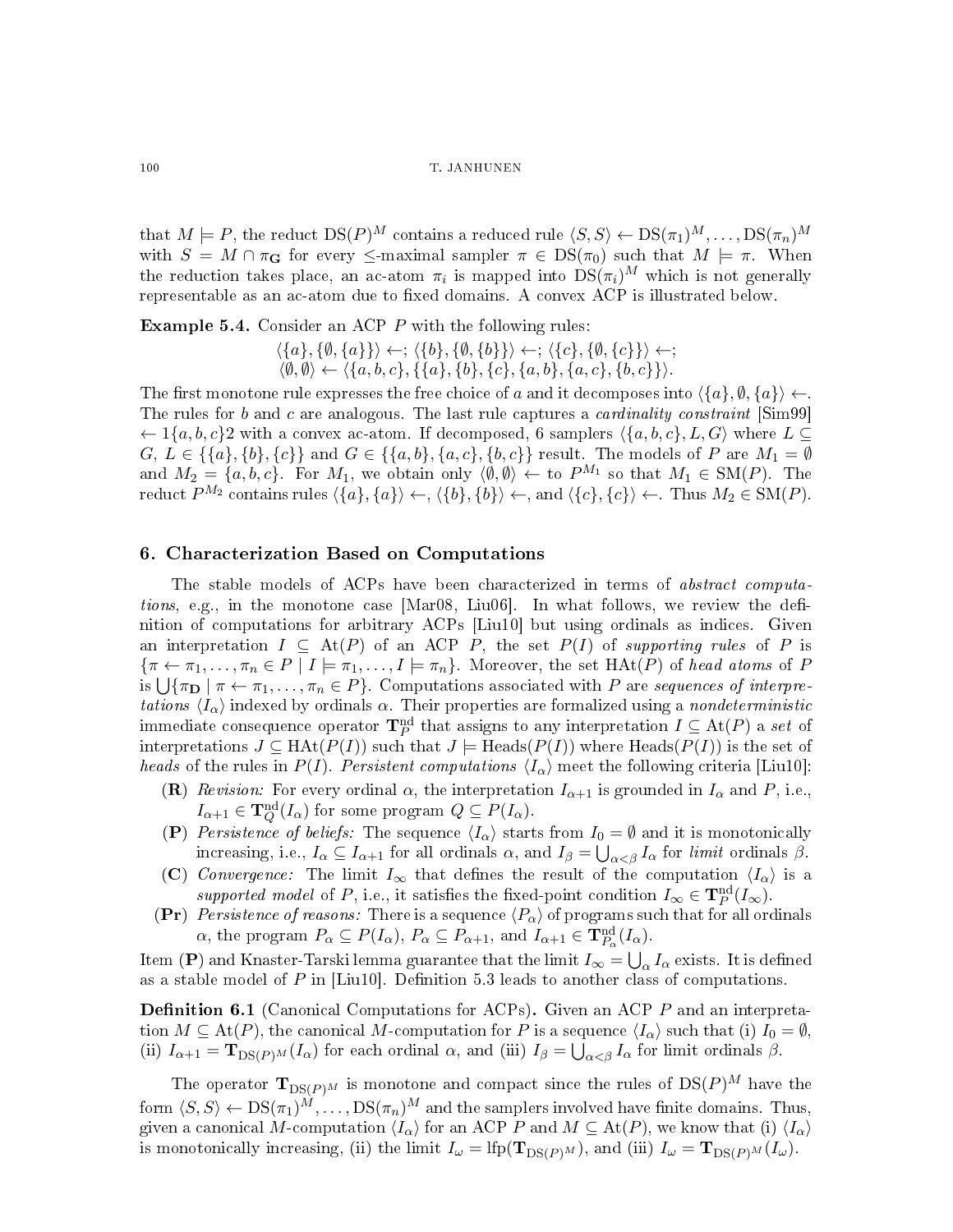**Corollary 6.2** (Characterization). For an ACP P, an interpretation  $M \subseteq \text{At}(P)$  is a stable model of P iff  $M \models P$  and  $M = I_{\omega}$  for the result  $I_{\omega}$  of the canonical M-computation  $\langle I_{\alpha} \rangle$ .

**Theorem 6.3** (Properties of Canonical Computations). Let P be an ACP and  $M \subseteq \text{At}(P)$ a model of P such that  $I_\omega = M$  for the limit  $I_\omega$  of the canonical M-computation  $\langle I_\alpha \rangle$ . Then  $\langle I_{\alpha}\rangle$  satisfies (R), (P), (C), and (Pr) when  $P_{\alpha}$  and Q in (Pr) and (R), respectively, are substituted by  $P_{\alpha}(M) = {\pi \leftarrow \pi_1, ..., \pi_n \in P(M) \mid I_{\alpha} \models \text{DS}(\pi_1)^M, ..., I_{\alpha} \models \text{DS}(\pi_n)^M}.$ 

The characterization above is limited to the "successful cases", i.e., when the result turns out to be a stable model. The properties of canonical  $M$ -computations are not semantically important when  $M \not\models P$  or  $I_{\omega} \not\models M$ . In both cases, the interpretation M is disqualified as a stable model. It is nevertheless clear that  $(P)$  holds even for failing computations. Finally, we note that the semantics based on Definition 5.3 can be stricter than the one based on abstract computations. As shown in [She09a], there is a persistent computation and a stable model  $M = \{p(-1), p(1), p(2)\}\$ for an ACP with  $p(1) \leftarrow; p(-1) \leftarrow p(2)$ ; and  $p(2) \leftarrow \pi$  where the ac-atom  $\pi$  corresponds to a sum aggregate  $\text{Sum}(\{X \mid p(X)\}) \ge 1$  based on the domain  $\pi_{\mathbf{D}} = D = \{p(-1), p(1), p(2)\}\$ . In our approach, the reduct  $P^{M}$  consists of  $p(1) \leftarrow, p(-1) \leftarrow p(2)$ , and  $p(2) \leftarrow \langle D, \{p(2)\}, D \rangle$  which indicate the instability of M.

# 7. Comparison with Previous Approaches

This research was initially motivated by the notions of computations proposed for ACPs. In view of the results presented in  $[Liu10]$ , we have lifted the notion of M-computations, originally proposed for normal programs, to the case of ACPs. One of our key design decisions was to push all nondeterminism involved in abstract computations to the notion of a program reduct—much in the spirit of choice logic programs [Soi99] covered by Definition 2.1. Corollary 6.2 indicates that each stable model  $M$  of an ACP  $P$  is generated by a unique computation satisfying the criteria of [Liu10] by Theorem 6.3. As noted above, those criteria lead to a weaker notion of stability if directly generalized for ACPs. Stability notions based on additional criteria  $|Liu10|$  depart from the traditional fixed-point definition  $|Ge88|$ .

The alternative interpretation of ac-atoms as sampler sets led us to an approach which is closely related to the one presented in [She07]. In this work, the counterpart of a sampler  $\pi = \langle D, L, G \rangle$  is an abstract L-prefixed power set of the form  $L \uplus (G \setminus L)$ , i.e., the set of sets  $\{L \cup K \mid K \subseteq G \setminus L\}$  which coincides with  $\pi_{\mathbf{S}}$ . These structures are merely used as a compact representation of ac-atoms rather than new primitives for logic programs. Moreover, the generalization of the Gelfond-Lifschitz reduct for an ACP P takes place at a lower level of abstraction: the Shen-You reduct  $P_M$  [She07] is formulated as a positive normal logic program and new atoms become a necessity. The way in which ac-atoms are decomposed as sets of samplers (cf. Definition 5.2) pave the way for a tight interconnection.

**Theorem 7.1.** For an ACP P and an interpretation  $M \subseteq \text{At}(P)$ ,  $M \in SM(P)$  iff there is a unique minimal model N of the Shen-You reduct  $P_M$  such that  $M = N \cap \text{At}(P)$ .

This result covers also rules of the form  $\pi \leftarrow \pi_1, \ldots, \pi_n$  which have arbitrary ac-atoms in their heads. Further interconnections can be reported from [She09a] for ACPs confining to a limited syntax, i.e., rules of the form  $a \leftarrow \pi_1, \ldots, \pi_n$ . Given this restriction, stable models of [Den01, Son07b] coincide with models obtained as minimal models of  $P_M$ . By Theorem 7.1 the same observation can be made for stable models conforming to Definition  $5.3$ . The iterative construction of stable models in [Son07b] is analogous to canonical M-computations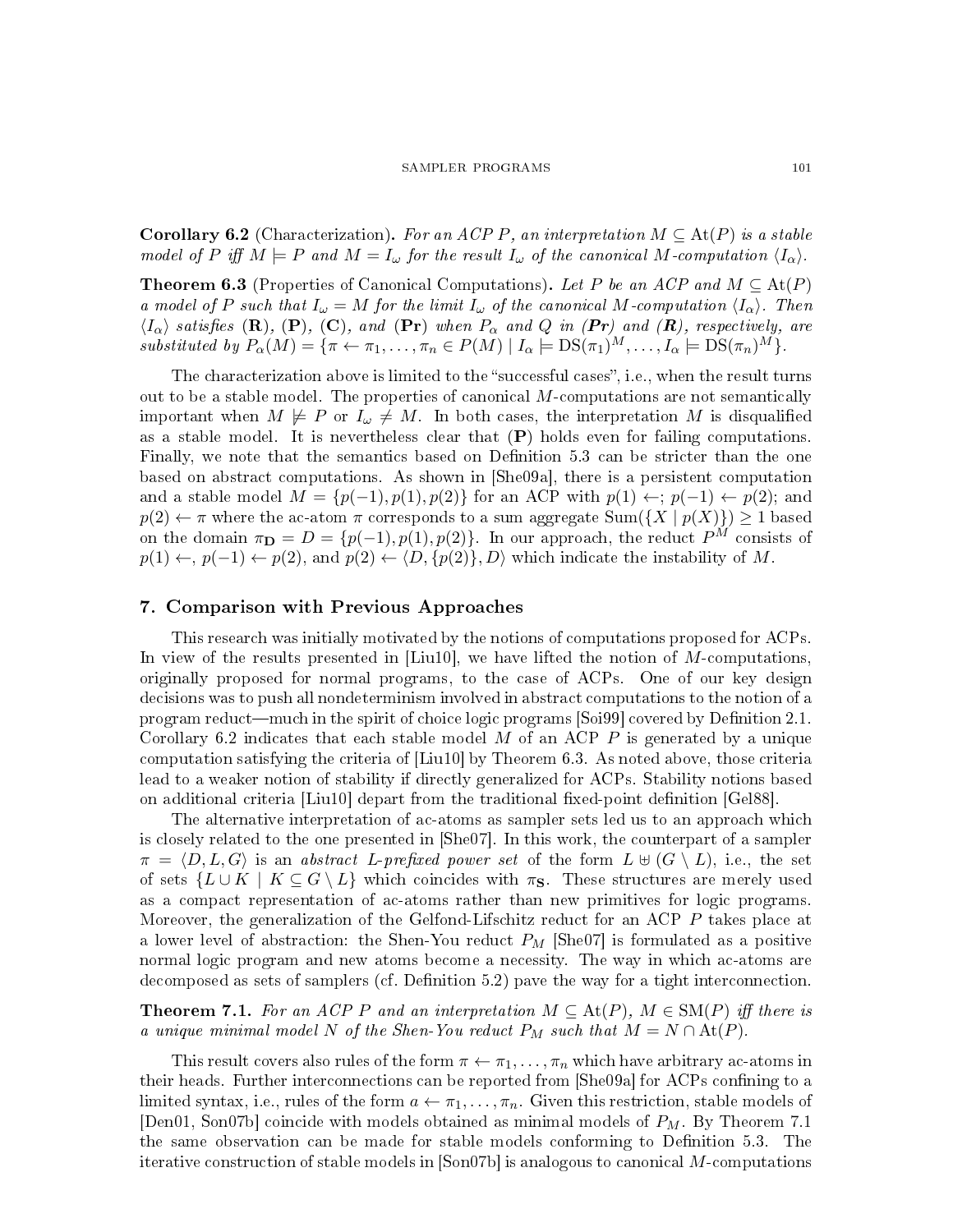### 102 T. JANHUNEN

introduced by us. A difference is that using SPs, a fixed reduct  $P^M = \text{DS}(P)^M$  of an ACP  $P$  can be formalized and there is no need to parameterize the construction of  $M$  otherwise. In this respect, the approaches in [Son07b, Son07a] resort to *conditional satisfaction*. There are further consequences of the relationships pointed above. First of all, the semantics of monotone ACPs is captured in the standard way [Mar08] in our approach. The case of convex ACPs [Liu06] is also covered as illustrated by Example 5.4. We also observe that cardinality and weight rules of the smodels system [Sim99] essentially lead to convex constraints. Finally, the notions based on minimal models [Del03, Fab04, Fer05] are prone to self-supporting stable models as shown in [She09a]. We avoid such models by Theorem 7.1.

As the last comparison, we address the program transformation  $trm(\cdot)$  from [Pel03]. The idea is to map sets of classical literals  $F_{\langle L,G \rangle}^D = \{b \mid b \in L\} \cup \{\neg c \mid c \in D \setminus G\}$  which satisfy an ac-atom  $\pi = \langle D, \{S_1, \ldots, S_k\}\rangle$  and are ⊆-minimal in this respect. Given a rule  $a \leftarrow \pi$ , each set  $F^D_{\langle L,G\rangle}$  gives rise to one normal rule  $a \leftarrow L, \sim (D\setminus G)$  in the translation. This is analogous to translating  $\le$ -maximal samplers  $\pi' = \langle D, L, G \rangle \in \mathrm{DS}(\pi)$  using  $\mathrm{Tr}_{\mathrm{CLP}}(\cdot)$  from Definition 4.2. However, since new atoms are not introduced, the translation  $trm(\cdot)$  may create an exponential number of normal rules already for rules of the form  $a \leftarrow \pi_1, \ldots, \pi_n$ with several ac-atoms in the rule body. A further aspect is that rules  $\pi \leftarrow \pi_1, \ldots, \pi_n$ involving proper ac-atoms  $\pi$  in their heads are not covered at all.

### 8. Conclusions

In this paper, we propose samplers as new building blocks of logic programs. The respective class of sampler programs (SPs) is designed using a conceptually simpler class of choice logic programs (CLPs) as a starting point. Based on the intuitions provided by CLPs, the stable model semantics (Definition 2.2) extends for SPs in a natural way. As witnessed by Definition 3.3, the notion of a program reduct [Gel88, Soi99] carries over for SPs so that, in particular, the resulting program is a (positive) SP. The availability of *polynomial*, *faithful*, and *modular* (PFM) translation functions  $T_{\text{FSP}}$  and  $T_{\text{rCLP}}$  suggests that CLPs and SPs have the same expressive power in the sense of [Jan06] but SPs may provide more concise representation due to samplers and the disjunctive interpretation of sampler sets.

The second main theme of this paper is the application of SPs in order to define the semantics of abstract constraint programs (ACPs). Notably, this class of programs lacks a natural counterpart of Gelfond-Lifschitz reduction [Gel88] which would yield ACPs as its outcome. In pursuit of a simple semantical denition, we propose an approach in which ACPs are interpreted as SPs using the decomposition of ac-atoms as sampler sets as basis. The decomposition method  $DS(\cdot)$  is highly modular since each ac-atom  $\pi$  can be locally decomposed into  $DS(\pi)$  independently of other ac-atoms in the program. The combination of Definitions 2.2, 3.3, and  $5.2$  enables the definition of stable models for ACPs as given in Definition 5.3:  $M \in SM(P)$  iff  $M \models P$  and  $M = LM(DS(P)^M)$ . The new logic programming primitives proposed in this paper, samplers, play a key role in this streamlined definition. The definition is stated without a reference to other logics such as propositional or default logics in contrast with [She07, She09a]. Nevertheless, the semantics of ACPs originally proposed in [She07] is supported by our results (Theorem 7.1). In view of computations, we established in Corollary 6.2 that each  $M \in SM(P)$  has a unique *deterministic* computation. i.e., the canonical M-computation, associated with it. By these observations, we conclude that SPs form an interesting class of logic programs between CLPs and ACPs.